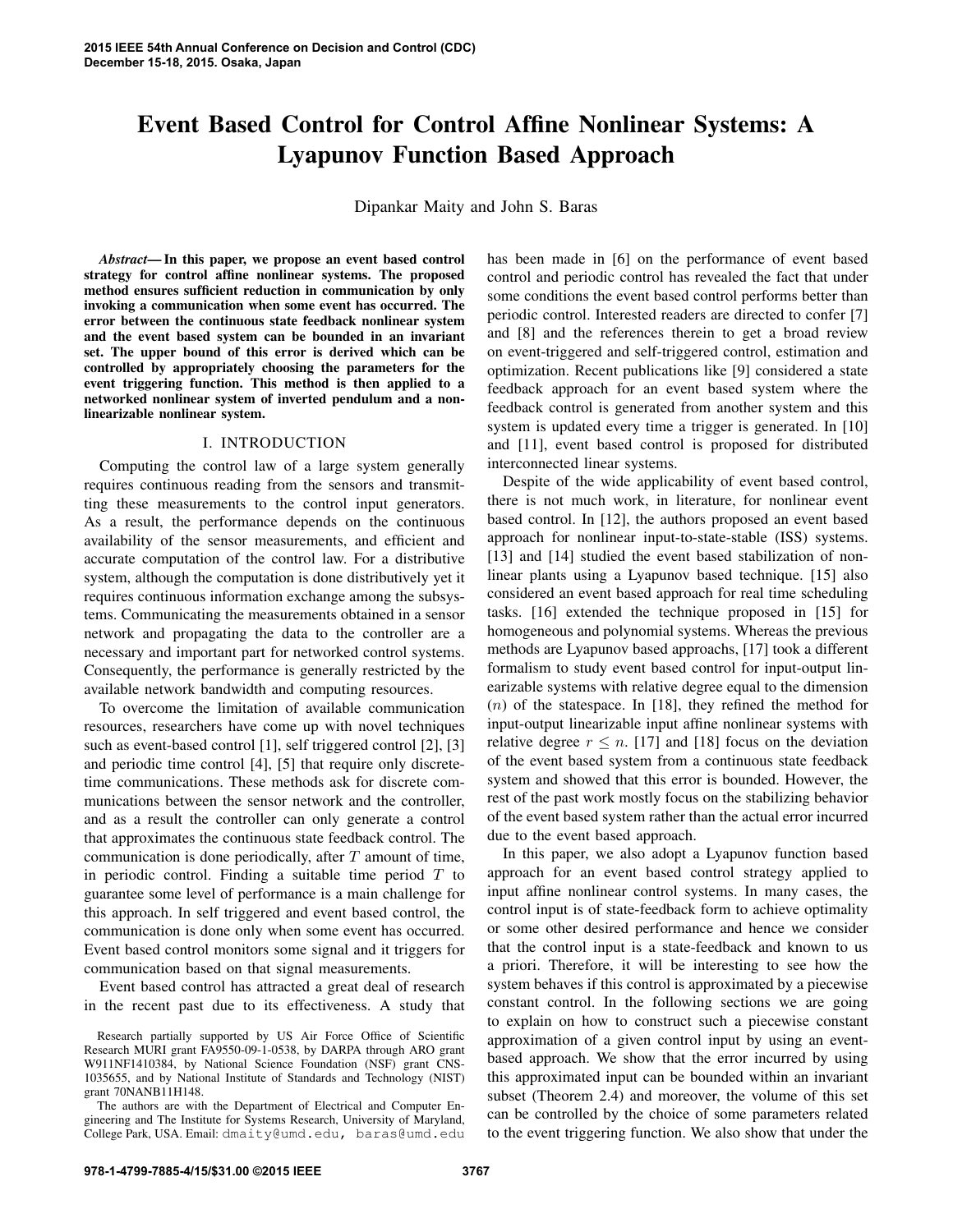adopted event triggering strategy, there is a minimum time between two successive events (Theorem 3.1)

## II. EVENT-BASED NONLINEAR CONTROL SYSTEM

Let us consider the input-affine nonlinear state space model as given in (1).

$$
\dot{x} = f(t, x) + \sum_{i=1}^{m} g_i(t, x) \cdot u_i \tag{1}
$$

where  $u_i$  is the control input and that input is of the form  $\gamma_i(x)$  to achieve some desired behavior from the system.

The closed loop system is given in (2)

$$
\dot{x}_c = f(t, x_c) + \sum_{i=1}^{m} g_i(t, x_c) \cdot \gamma_i(x_c)
$$
 (2)

We assume the following properties for the nonlinear systems considered in (1) and (2)

(A1)  $\gamma_i(\cdot)$  and for all t,  $f(t, \cdot)$  and  $g_i(t, \cdot)$  are Lipschitz functions with Lipschitz constants  $L^i_\gamma$ ,  $L_f$  and  $L^i_g$  respectively, for all  $i = 1, 2, \dots, m$ . (A2)  $f_x(t, x) = \frac{\partial f(t, x)}{\partial x}$  and  $((g\gamma)_i)_x(t, x) = \frac{\partial (g\gamma)_i(t, x)}{\partial x}$  are

Lipschitz continuous with Lipschitz constants  $L_1^{\infty}$  and  $L_2^i$ respectively, where  $(g\gamma)_i(t, x) = g_i(t, x)\gamma_i(x)$ .

(A3) The closed loop system with  $u_i = \gamma_i(x)$  is exponentially stable.

Note that, we do not assume that the system (1) is ISS (Input to state stable), so the stability of (1) with any other input is not guaranteed.

Let us denote

$$
F(t, x) = f(t, x) + \sum_{i=1}^{m} g_i(t, x) \cdot \gamma_i(x),
$$
 (3)

and the trajectory of the closed loop system (2) to be  $x_c(t)$ .

Our aim is to generate the controls  $u_i$  in such a way that does not require continuous availability of the state  $x(t)$  and the deviation of the trajectory of this event based system from that of (2) with this control is within some tolerance level. To design such a control we will consider  $u_i(t) = \gamma_i(x(t_k))$ ,  $\forall t \in [t_k, t_{k+1})$ , where  $x(t_k)$  is the value of the state at  $k$ -th triggering time  $t_k$ .

*Theorem 2.1: Let*  $x = 0$  *be an equilibrium point for the nonlinear system*  $\dot{x} = h(t, x)$ *, where*  $h : [0, \infty) \times D \rightarrow$  $\mathbb{R}^n$  *is continuously differentiable, D is some domain in*  $\mathbb{R}^n$ *that contains the origin, and the Jacobian matrix* ∂h/∂x *is bounded and Lipschitz on* D*, uniformly in* t*. Let*

$$
H(t) = \frac{\partial h}{\partial x}(t, x)\Big|_{x=0}.
$$

*Then* x = 0 *is an exponentially stable equilibrium point for the nonlinear system if and only if it is an exponentially stable equilibrium point for the linear system*  $\dot{x} = H(t)x$ .

*Proof:* For the proof of this theorem, the readers are directed to [19, Theorem 4.15].

*Theorem 2.2: The linear system*

$$
\dot{p} = A(t)p
$$

*is exponentially stable, where*  $A(t) = \frac{\partial F}{\partial x}(t, x)|_{x=x_c(t)}$ .

*Proof:* Let us consider the system,

$$
\dot{(x_c - p)} = F(t, x_c - p) \tag{4}
$$

By assumption (A3), (4) is an exponentially stable system and hence  $\lim_{t\to\infty}(x_c(t)-p(t))=0$ . We can write (4) in the following way as given in (5)

$$
\dot{x_c} - \dot{p} = F(t, x_c) - \frac{\partial F}{\partial x}(t, x) \Big|_{x = x_c(t)} p + O(||p||^2)
$$
 (5)

where  $\lim_{\|p\| \to 0} O(\|p\|^2)/\|p\| = 0$ . Since  $x_c(t)$  satisfies (2) and by the definition of  $A(t)$ , we obtain from (5)

$$
\dot{p} = A(t)p + O(||p||^2). \tag{6}
$$

By assumption (A3), both  $x_c(t) \rightarrow 0$  and  $x_c(t) - p(t) \rightarrow 0$ exponentially as  $t \to \infty$  and as a consequence,  $p(t) \to 0$  exponentially as  $t \to \infty$ . Therefore,  $p = 0$  is an exponentially stable equilibrium point for (6). Theorem 2.1 ensures that the linearization of the nonlinear system (6) around  $p = 0$ (i.e.  $\dot{p} = A(t)p$ ) is exponentially stable.

*1) Event Based Closed Loop System and The Error Dynamics:* The closed loop system with continuous state feedback is represented in (2). In the event based strategy, since we do not have continuous state feedback, the control law takes the form of  $u_i = \gamma_i(x(t_k))$  where  $x(t_k)$  is the value of the state at the previous triggering instance  $t_k$ . Therefore, basically  $u_i$  is a piecewise constant function. The event based closed loop system is obtained in (7).

$$
\dot{x} = f(t, x) + \sum_{i=1}^{m} g_i(t, x) \gamma_i(x(t_k)) \quad \forall t \in [t_k, t_{k+1}). \tag{7}
$$

The error *e* between the actual closed loop system (2) and the event based closed loop system (7) is defined to be  $x_c - x$ . e follows the nonlinear dynamics given in (8):

$$
\dot{e} = F(t, x_c) - F(t, x) + \sum_{i=1}^{m} g_i(t, x) (\gamma_i(x) - \gamma_i(x(t_k))). \ (8)
$$

Our goal will be to keep this error bounded while only using the limited state measurements available at discrete time instances.

**Proposition 2.3:** *For all*  $t \geq t_k$ *, The dynamics of e(t) can be written as,*

$$
\dot{e} = A(t)e + \mu(t, x, x_c)e + \sum_{i=1}^{m} g_i(t, x)(\gamma_i(x) - \gamma_i(x(t_k)))
$$
\n(9)

*where*

$$
\mu(t, x, x_c) = \frac{\partial F}{\partial x}(t, x)\Big|_{x = x_c(t) - \alpha(t)e(t)} - \frac{\partial F}{\partial x}(t, x)\Big|_{x = x_c(t)}
$$
  
and  $1 \ge \alpha(t) \ge 0$ .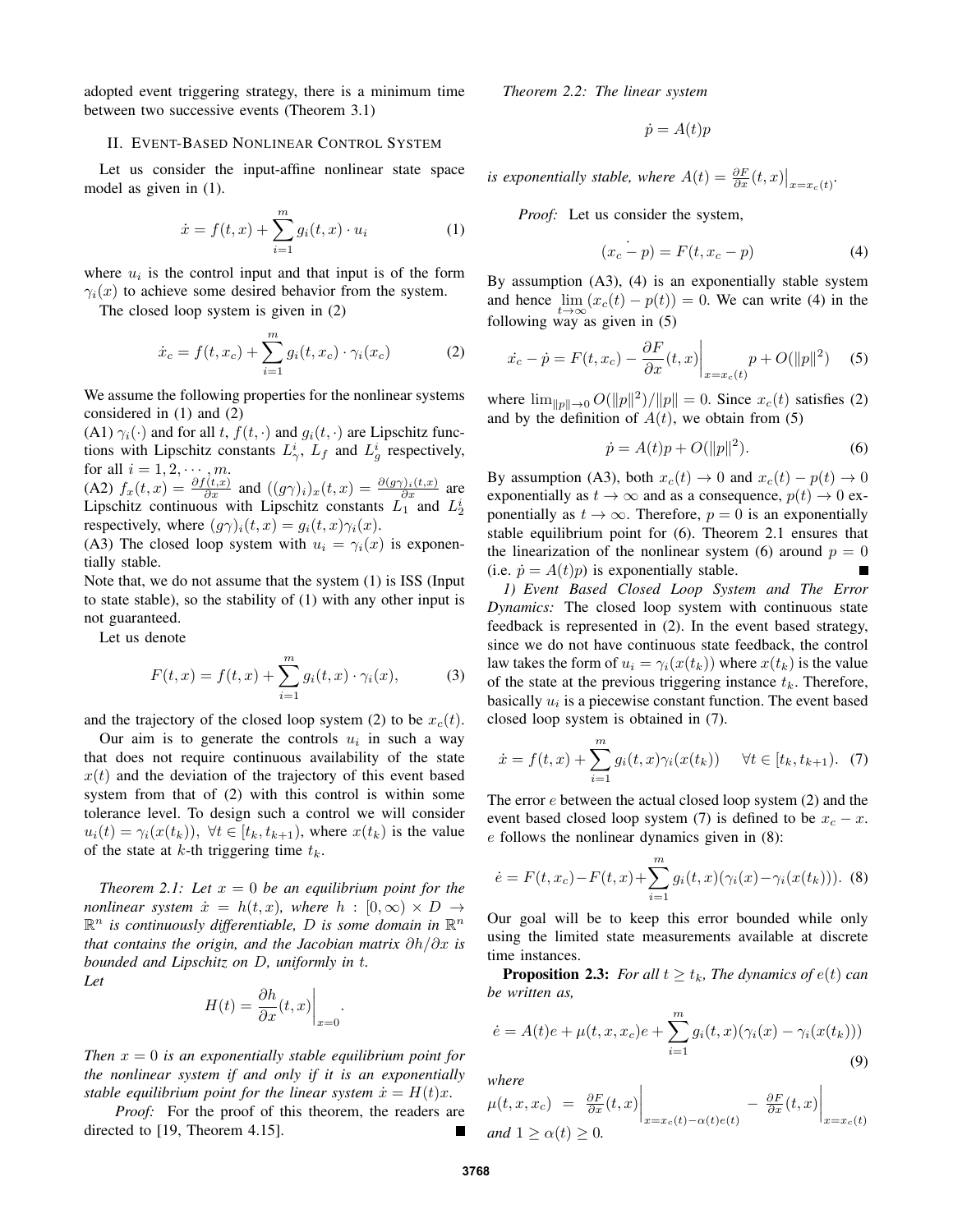*Proof:* By assumption (A2),  $\frac{\partial F}{\partial x}(t, x)$  is a Lipschitz continuous function. Therefore, using Mean Value Theorem,

$$
F(t, x_c) - F(t, x) = \frac{\partial F}{\partial x}(t, x)\Big|_{x = \bar{x}(t)} (x_c(t) - x(t))
$$

where  $\bar{x}(t) = \alpha(t)x(t) + (1-\alpha(t))x_c(t) = x_c(t) - \alpha(t)e(t)$ ,  $\alpha(t) \in [0, 1]$  depends on  $x_c(t)$ ,  $x(t)$  and the function  $F(\cdot, \cdot)$ .

Using (8) along with the application of Mean Value Theorem on  $F(t, \cdot)$ , we obtain,

$$
\dot{e} = A(t)e + \left(\frac{\partial F}{\partial x}(t, x)\right|_{x = \bar{x}(t)} - A(t)\Big)e
$$

$$
+ \sum_{i=1}^{m} g_i(t, x)(\gamma_i(x) - \gamma_i(x(t_k))). \tag{10}
$$

Using the definition of  $A(t)$  and defining  $\mu(t, x, x_c)$  =  $\frac{\partial F}{\partial x}(t,x)\Big|_{x=\bar{x}(t)}$  $-A(t)$ , we obtain (9).

From the expression of  $\mu(t, x, x_c)$ , clearly  $\mu(t, x, x_c)|_{e=0} = \mu(t, x_c, x_c) = 0$ . Using this fact, the linearization of  $\mu(t, x, x_c)e$  around  $e = 0$  is:

$$
\frac{\partial(\mu e)}{\partial e}\Big|_{e=0} = \left(\mu + \frac{\partial \mu}{\partial e}e\right)\Big|_{e=0} = 0.
$$
\nTheorem 2.4: There exists  $\epsilon > 0$  and subspace  $\Omega_{\epsilon} \subseteq \mathbb{R}^n$ 

\nsuch that for all  $t$ , if  $\sum_{i=1}^m \|g_i(t, x)\gamma_i(x)\|_2 \le \epsilon$  and  $e(0) \in \Omega_{\epsilon}$ ,

\nthen the error  $e(t) \in \Omega_{\epsilon}$  for all  $t$ .

*Proof:* Let us first denote

$$
\delta(t, x, \{t_l\}_{l=0}^{\infty}) = \sum_{i=1}^{m} g_i(t, x) (\gamma_i(x) - \gamma_i(x(t_k))),
$$

where  $t_k < t \leq t_{k+1}$ . We can consider (9) to be a nonlinear system with perturbation, where the perturbation term is  $\delta(t, x, \{t_l\}_{l=0}^{\infty})$  and the unperturbed nonlinear system is:

$$
\dot{e} = A(t)e + \mu(t, x, x_c)e. \tag{11}
$$

Theorems 2.1 and 2.2 along with the fact that linearization of  $\mu(t, x, x_c)e$  around  $e = 0$  is zero ensure that the unperturbed nonlinear system (11) is exponentially stable. Let  $V(t, e) =$  $e^T P(t) e$  be a Lyapunov function for the linear system  $\dot{e} =$  $A(t)e$ .  $P(t)$  satisfies the following properties:

1)  $P(t)$  is continuously differentiable, symmetric, bounded, positive define matrix; that is,  $0 < c_1 I \leq P(t) \leq c_2 I$ ,  $\forall t$ . 2)  $P(t)$  satisfies the differential equation  $\dot{P}(t)$  =  $-A^T(t)P(t) - P(t)A(t) - Q(t)$ , where  $Q(t)$  is continuous, symmetric, positive definite for all t, i.e.  $Q(t) \ge c_3 I > 0$ . Considering the same Lyapunov function for the unperturbed system will show that the unperturbed system (11) is exponentially stable if  $||e|| < r$  for some  $r > 0$ .

Let us consider the same Lyapunov function for the perturbed system and we obtain,

$$
\dot{V}(t, e) = \frac{d}{dt} e(t)^T P(t) e(t)
$$
\n
$$
= e^T (A^T(t) P(t) + P(t) A(t) + \dot{P}(t)) e
$$
\n
$$
+ 2e^T P(t) (\mu(t, x, x_c) e + \delta(t, x, x(t_k))) \tag{12}
$$
\n
$$
= -e^T Q(t) e + 2e^T P(t) (\mu(t, x, x_c) e + \delta(t, x, \{t_l\}_{l=0}^{\infty})).
$$

Using the definition of  $\mu(t, x, x_c)$  given in Proposition 2.3 and the Lipschitz continuity assumption, (A2), on  $F(t, x)$  we can write  $\|\mu(t, x, x_c)\|_2 \leq (L_1 + \sum_{i=1}^{m}$  $i=1$  $L_2^i$ )|| $e$ || $_2 = L$ || $e$ || $_2$ . Therefore, from (12), we obtain,

$$
\dot{V}(t, e) \le -c_3 \|e\|_2^2 + 2Lc_2 \|e\|_2^3 + 2c_2 \|\delta\|_2 \|e\|_2
$$
  
=  $||e||_2 (||e||_2 - \theta_1)(||e||_2 - \theta_2)$ 

where  $\theta_1 = \frac{c_3 - \sqrt{c_3^2 - 16Lc_2^2 ||\delta||_2}}{4Lc_2}$  $\frac{d^2-16Lc^2_2\|\delta\|_2}{4Lc_2},\ \theta_2=\frac{c_3+\sqrt{c^2_3-16Lc^2_2\|\delta\|_2}}{4Lc_2}.$  $\frac{4Lc_2}{4Lc_2}$ . If  $\theta_1$  and  $\theta_2$  are real and  $||e||_2 \in [\theta_1, \theta_2]$ , then  $V(t, e) \leq 0$ and hence  $\Omega_{\epsilon} = \{e \in \mathbb{R}^n \mid ||e||_2 \in [0, \theta_2]\}$  is an invariant set. To ensure  $\theta_1$ , and  $\theta_2$  are real, we need  $\|\delta\|_2 \leq \frac{c_3^2}{16Lc_2^2}$ . By defining  $\epsilon$  to be  $\frac{c_3^2}{16Lc_2^2}$ , we have  $e(t) \in \Omega_{\epsilon}$  if  $e(0) \in \Omega_{\epsilon}$ and  $\|\delta\|_2 \leq \sum^m$  $\sum_{i=1} \|g_i(t,x)\gamma_i(x)\|_2 \leq \epsilon.$ 

 $||e||_2$  will be bounded from below by  $\theta_1$ , however,  $\theta_1$  can be made arbitrarily small by controlling  $\|\delta\|_2$ .

*Corollary 2.5: Under the same hypothesis as in Theorem 2.4, the behavior of the event based closed loop system (7) remains in a bounded domain around the trajectory of the closed loop system (2)*.

Corollary 2.5 follows from the fact that  $x_c(t) - x(t) =$  $e(t) \in \Omega_e$  and hence  $||x_c(t) - x(t)||_2 = ||e||_2 \in [0, \theta_2].$ This implies  $x(t)$  remains is a domain  $\Omega(x_c) = \{x \in$  $\mathbb{R}^n \|\ \|x_c - x\|_2 \in [0, \ \theta_2] \}.$ 

In Theorem 2.4, we have established an if-then relationship between the perturbation  $\delta(t, x, \{t_l\}_{l=0}^{\infty})$  and the error e. In the next theorem, we will state the exact relationship between the error  $e(t)$  and the perturbation  $\delta(t, x, \{t_l\}_{l=0}^{\infty})$ .

*Theorem 2.6: Consider the dynamics given in (9) and suppose that we have a Lyapunov function*  $V(t, e)$  *that satisfies*

$$
c_1 \|e\|_2^2 \le V(t, e) \le c_2 \|e\|_2^2 \tag{13}
$$

$$
\frac{\partial V}{\partial t} + \frac{\partial V}{\partial e}(A(t)e + \mu(t, x, x_c)e) \le -c_3 \|e\|_2^2 \tag{14}
$$

$$
\left\|\frac{\partial V}{\partial e}\right\|_2 \le c_4 \|e\|_2 \tag{15}
$$

*for all*  $(t, e) \in [0, \infty) \times \mathbb{R}^n$  *for some positive constants*  $c_1, c_2, c_3$  *and*  $c_4$ *. Then,* 

$$
||e(t)||_2 \le \frac{c_4}{2c_1} \int_0^t e^{-(t-s)c_3/2c_2} ||\delta(s, x, \{t_l\}_{l=0}^{\infty})||_2 ds \quad (16)
$$

0 *Proof:* Let us consider the Lyapunov function described in the statement of this theorem and apply it for the system (9). We obtain,

$$
\dot{V}(t,e) = \frac{\partial V}{\partial t} + \frac{\partial V}{\partial e}(A(t)e + \mu(t, x, x_c)e + \delta(t, x, \{t_l\}_{l=1}^m))
$$
\n
$$
\leq -c_3 \|e\|_2^2 + c_4 \|e\|_2 \|\delta\|_2 \tag{17}
$$

Let  $U(t) = \sqrt{V(t, e(t))}$  and whenever  $V(t, e(t)) > 0$ , we have  $\dot{U}(t) = \frac{\dot{V}(t, e(t))}{2\sqrt{V(t, e(t))}}$  and using (13) and (17) we obtain,

$$
\dot{U}(t) \le -\frac{c_3}{2c_2}U(t) + \frac{c_4}{2\sqrt{c_1}}\|\delta\|_2\tag{18}
$$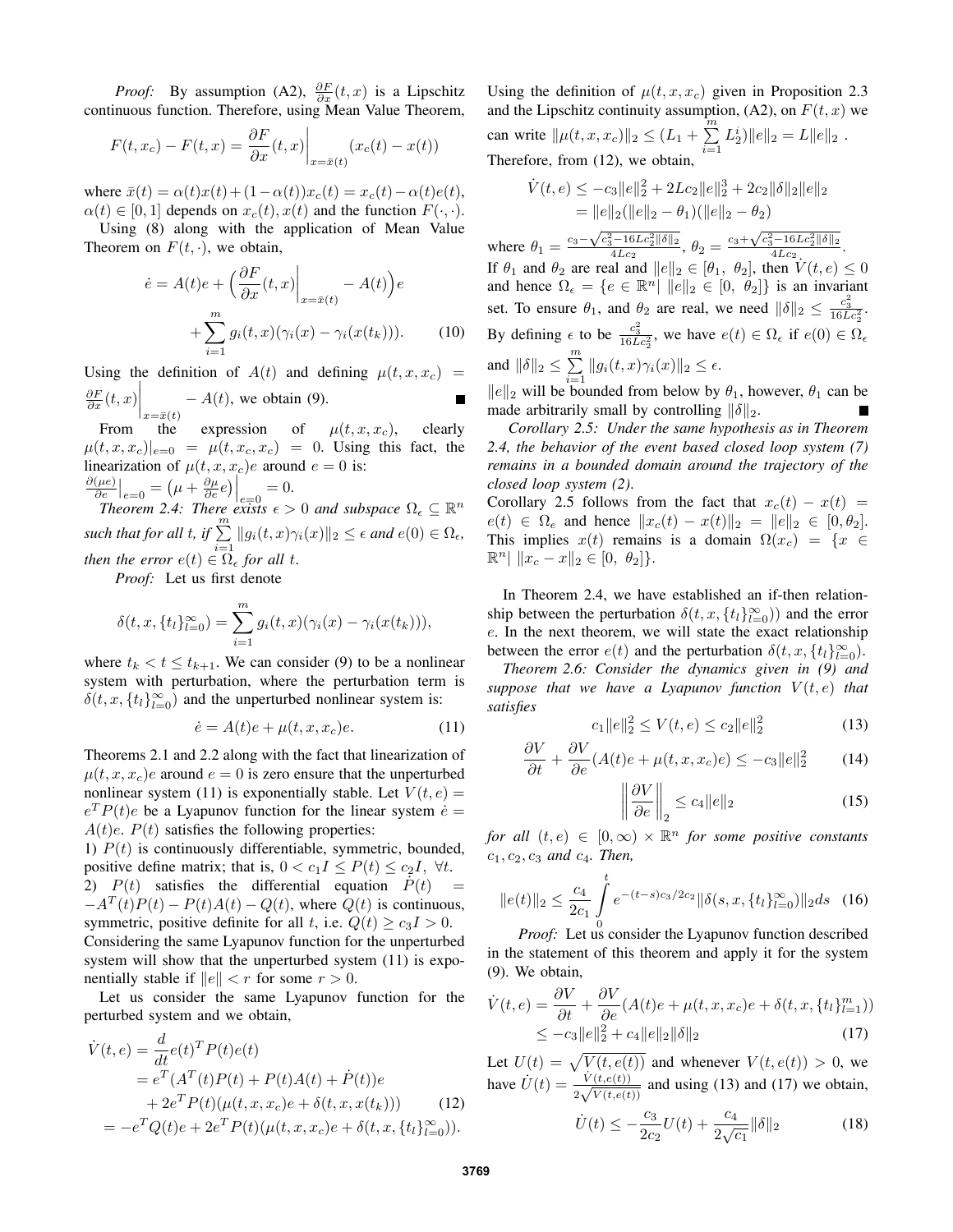We have,  $V(t, x) = \int_0^x$  $\mathbf{0}$  $\frac{\partial V(t,y)}{\partial y}dy=\int\limits_{0}^{1}% d\mu(y)dy$ 0  $\frac{\partial V(t,sx)}{\partial x}$  dsx and hence using (15),  $V(t, x) \le c_4 \int_0^1$ 0  $sds \|x\|_2^2 = \frac{c_4}{2} \|x\|_2^2$ . This implies  $c_4 \geq 2c_1$ .

Therefore, when  $V(t, e(t)) = 0$  (i.e.  $e(t) = 0$ ), we have  $V(t + h, e(t + h)) \leq \frac{c_4}{2} ||e(t + h)||_2^2 = \frac{c_4}{2} ||\delta||_2^2 h^2 + o(h^2);$ where  $\lim_{h\to 0} o(h^2)/h^2 = 0$ 

$$
D^{+}U(t) = \lim_{h \to 0^{+}} \frac{\sqrt{V(t+h, e(t+h))}}{h} \le \frac{c_4}{2\sqrt{c_1}} \|\delta\|_2 \tag{19}
$$

Therefore, using (18) and (19), we can write,

$$
D^{+}U \le -\frac{c_3}{2c_2}U(t) + \frac{c_4}{2\sqrt{c_1}}\|\delta\|_2
$$
 (20)

Using Comparison Lemma [19, Section 3.4], we obtain,

$$
U(t) \le U(0)e^{-tc_3/2c_2} + \frac{c_4}{2\sqrt{c_1}} \int\limits_0^t e^{(s-t)c_3/2c_2} \|\delta\|_2 ds \quad (21)
$$

Since 
$$
e(0) = 0
$$
, (21) and (13) ensure,  
\n
$$
||e(t)||_2 \le \frac{c_4}{2c_1} \int_0^t e^{-(t-s)c_3/2c_2} ||\delta(s, x, \{t_l\}_{l=0}^{\infty})||_2 ds
$$

# III. EVENT TRIGGERING STRATEGY

Since piecewise constant control is used instead of continuous feedback to drive the system (1), the system will fluctuate from its expected behavior. We will implement an event triggering strategy so that the system determines when the exact state  $x(t)$  has to be transmitted to the control generator and the behavior of the system does not go beyond the tolerance level. Our goal is to keep  $e(t)$  within the given tolerance level. Theorems 2.4 and 2.6 give explicit relation between the error  $e(t)$  and the perturbation  $\delta(t, x, \{t_l\}_{l=0}^{\infty})$ caused by control mismatch.

We consider a simple event triggering function, based on the instantaneous value of  $\delta(t, x, \{t_l\}_{l=0}^{\infty})$ , given in (22):

$$
f_{event}(\|\delta(t, x, \{t_l\}_{l=0}^{\infty})\|_2) = \epsilon - \|\delta\|_2 \tag{22}
$$

where  $\epsilon > 0$ . Other variants of event triggering functions are possible and we refer to some of them but due to space limitation, we proceed with our further analysis based on the stated event triggering function given in (22). Analysis for other event triggering function such as (23) and (24) are similar and straight forward.

$$
f_{event}^{1}(\|\delta\|_{2}) = \epsilon_{1} + \epsilon_{2}e^{-at} - \|\delta\|_{2}
$$
 (23)

$$
f_{event}^{2}(\|\delta\|_{2}) = \epsilon_{3} - \int_{t_{k}}^{t} e^{-(t-s)c_{3}/2c_{2}} \|\delta\|_{2} ds \qquad (24)
$$

where  $t_k$  is the time instance when the last event was triggered,  $\epsilon_1, \epsilon_2, \epsilon_3$  and a are some design parameters which take nonnegative values.

The  $k + 1$ -th event is generated when  $f_{event}$  (similarly  $f_{event}^1$  or  $f_{event}^2$ ) attains a value of zero. The event triggering mechanism (22) was used for event based control in several works like [9] and [20], whereas (23) was used in [20].

If the  $\epsilon$  defined in (22) is same as that given in Theorem 2.4, we can guarantee that error will be bounded in a positive invariant set  $\Omega_e$  or equivalently the event based state trajectory will be bounded in a domain around the closed loop state trajectory. For any other arbitrary  $\epsilon$ , Theorem (2.6) ensures that  $||e(t)||_2 \leq \frac{c_2c_4}{c_1c_3}\epsilon$  for all  $t \in [0,\infty)$ . Therefore, in any case, for all chosen  $\epsilon$  there exist  $r_2(\epsilon) > r_1(\epsilon) \geq 0$ , such that  $\Omega(x_c) = \{ x \in \mathbb{R}^n | r_1 \le ||x - x_c||_2 \le r_2 \}$  is an invariant set. Similarly for the event trigger mechanisms (23) and (24), there exist such invariant sets which depend on the choice of the design parameters  $\epsilon_1, \epsilon_2, \epsilon_3$  and a.

*Theorem 3.1: Inter event time for the event triggering mechanism(s) defined in (22) (or in (23) and (24)) is bounded from below.*

*Proof:* Clearly, due to the fact that  $\gamma_i(x)$  is a Lipschitz continuous function, we have

$$
\|\delta\|_2 \le L_\gamma \sum_{i=0}^m \|g_i(t,x)\|_2 \|x(t)-x(t_k)\|_2
$$

where  $L_{\gamma} = \max \{ L_{\gamma}^{i} | i = 1, 2, \cdots, m \}$ . Since  $g_{i}(t, \cdot)$  is a Lipschitz continuous function and  $x(t)$  remains in a compact domain  $(\Omega(x_c))$ ,  $g_i(t, \cdot)$  is bounded for all t. Hence, we can write,  $\sum_{i=0}^{m} ||g_i(t, x)||_2 \leq G_{\infty} < \infty$ . As a result,  $||x(t) - x(t_k)||_2 \le \frac{\epsilon}{G_{\infty}L_{\gamma}}$  ensures  $||\delta||_2 \le \epsilon$ .

$$
||x(t) - x(t_k)||_2 \le
$$
  

$$
\left\| \int_{t_k}^{t} \left( f(s, x) + \sum_{i=1}^{m} g_i(s, x) \gamma_i(x(t_k)) \right) ds \right\|_2
$$
  

$$
\leq \int_{t_k}^{t} (\bar{L}||x(s) - x(t_k)||_2 + K(s)) ds
$$
(25)

where  $\bar{L} = L_f + \sum_{i=1}^{m}$  $i=0$  $L_g^i \|\gamma_i(x(t_k))\|_2$  and  $K(s)$  =  $\begin{array}{c} \hline \end{array}$  $f(s, x(t_k)) + \sum_{i=0}^{m} \gamma_i(x(t_k))g_i(s, x(t_k))\Big\|_2$ .

Using Gröanwall-Bellman inequality for  $(25)$ , we get,

$$
||x(t) - x(t_k)||_2 \le e^{\bar{L}(t - t_k)} \int_{t_k}^t K(s)ds
$$
 (26)

If  $t_k + T$  is the time when the  $k + 1$ -th event was triggered, then from (26)

$$
e^{\overline{L}T} \int\limits_{0}^{T} K(s+t_k) ds \ge \frac{\epsilon}{G_{\infty} L_{\gamma}}
$$
 (27)

Defining  $\phi(T) = e^{\bar{L}T} \int_0^T$  $\int_{0}^{t} K(s+t_k)ds$ , we have  $\phi(0) = 0$ 

and  $\phi(T)$  is continuous, increasing with finite  $\dot{\phi}(T)$  for all  $T \in [0, \infty)$ . Therefore, there exists  $T_{\min} > 0$  such that for all  $T < T_{\min}$ ,  $\phi(T) < \frac{\epsilon}{G_{\infty}L_{\gamma}}$  and hence, the inter event time is bound from below by  $T_{\min}$ , where  $T_{\min}$  is such that  $e^{\bar{L}T_{\min}}\int_0^{T_{\min}}$  $\int_{0}^{\infty} K(s+t_k)ds = \frac{\epsilon}{G_{\infty}L_{\gamma}}.$ ٠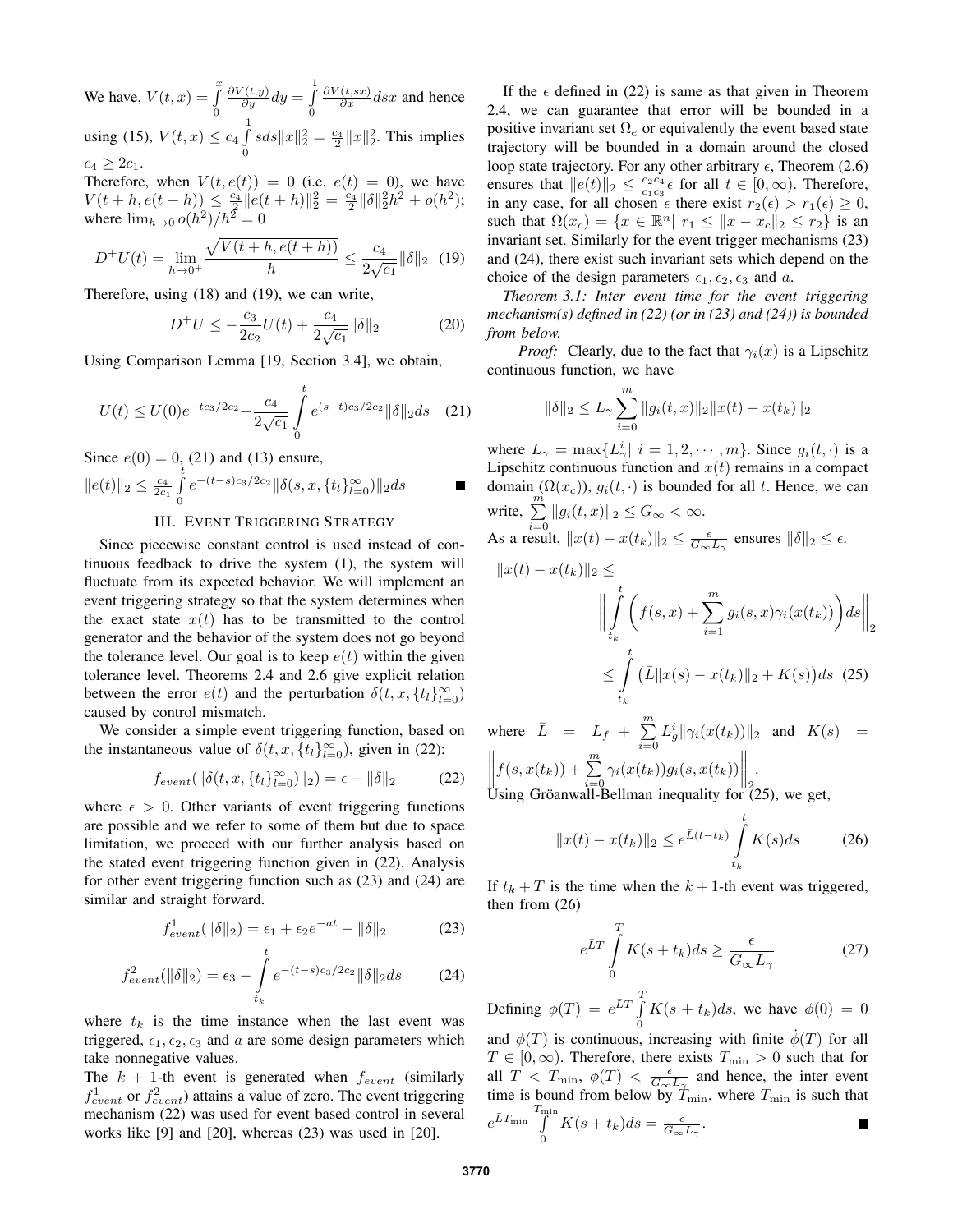Theorem (3.1) suggests that the event triggering mechanism does not exhibit Zeno behavior [21].

# IV. SIMULATION RESULTS

#### *A. Example 1: Interconnected Inverted Pendulums*

The first example demonstrates the application of the event based nonlinear control scheme, presented in this paper, on a network of inverted pendulums (Figure 1). The nonlinear dynamics for each pendulum is given in (28):



Fig. 1. Three pendulums interconnected by springs. The angular positions are measured anticlockwise from the vertical axes. [12]

$$
\dot{x}^{i} = \begin{bmatrix} x_{2}^{i} \\ \frac{q}{i} \sin(x_{1}^{i}) - \frac{a_{i}k}{ml^{2}} x_{1}^{i} \end{bmatrix} + \begin{bmatrix} 0 \\ \frac{1}{ml^{2}} \end{bmatrix} u^{i} + \begin{bmatrix} 0 \\ \sum_{j} \frac{h_{ij}k x_{1}^{j}}{ml^{2}} \end{bmatrix}
$$
(28)

where  $x_1^i$  is the angular position of the *i*-th pendulum and  $x_2^i$ is the angular velocity.  $q$  is the acceleration due to gravity, l is the length and  $m$  is the mass of a pendulum,  $k$  is the spring constant and  $a_i$  is the number of springs attached to the i-th pendulum. We consider the following parameter values to conduct the experiment:  $g = 10, m = 1, l = 2$ and  $k = 5$ . The parameter values are taken from [12] and [20], where the authors considered the linearlized dynamics of the pendulums to study event based control of networked linear systems.  $h_{ij} = 1$  if the *i*-th and *j*-th pendulums are connected by a spring, otherwise,  $h_{ij} = 0$ . Similar to the approach adopted in [12] and [20], we consider the control inputs to be as given below so that the poles of the closed loop system for each pendulum are at  $-1$  and  $-2$ .

$$
u^{i} = -(2ml^{2} - k)x_{1}^{i} - mgl\sin(x_{1}^{i}) - 3ml^{2}x_{2}^{i} - kx_{1}^{2}
$$
 if  $i = 1, 3$  and for  $i = 2$ 

$$
u^{i} = -2(ml^{2} - k)x_{1}^{i} - mgl\sin(x_{1}^{i}) - 3ml^{2}x_{2}^{i} - k(x_{1}^{1} + x_{1}^{3}).
$$

These control laws linearize the system and decouple each subsystem. A candidate Lyapunov function of the form  $(x^{i})^{T} P^{i} x^{i}$  for each subsystem can be chosen independently. We choose  $P^i = P = \begin{bmatrix} 2 & 1 \\ 1 & 1 \end{bmatrix}$  which gives  $Q = \begin{bmatrix} -4 & -3 \\ -3 & -4 \end{bmatrix}$ −3 −4 . Therefore,  $c_1 = 0.38, c_2 = 2.62, c_3 = 1$  and  $c_4 = 5.24$ . We choose the value of  $\epsilon$  to be 0.05. The initial condition for the system is chosen to be  $[\pi/3, 0, -\pi/5, 0, -2\pi/3, 0]$ . The behavior of the closed loop system and event based system are plotted in Figure 2.

The errors associated with each dimension are plotted in Figure 3 where the event triggering instances are also shown. Total number of events triggered is 49 and the average interval between two events is 0.4083.



Fig. 2. The red curves show the behavior under continuous feedback and the blue ones for event based feedback. P1, P2 and P3 correspond to pendulum 1, pendulum 2 and pendulum 3 respectively.



Fig. 3. (upper) The red curve is for the error in angular position of pendulum 1, the blue and black ones are for the same for pendulum 2 and pendulum 3 respectively. (lower) The event triggering profile.

#### *B. Example 2*

In the second experiment we consider the following nonlinear dynamics:

$$
\begin{bmatrix} x_1 \\ x_2 \end{bmatrix} = \begin{bmatrix} -\sin(x_1) \\ -x_2 \end{bmatrix} + \begin{bmatrix} -x_2 \\ x_1 \end{bmatrix} u \tag{29}
$$

This system cannot be linearized for any choice of the control input u but with  $u = -x_2$ , we can stabilize the system around the origin. A Lyapunov function  $V(t, x) = x_1^2 + x_2^2$ proves that the closed loop system is exponentially stable. We choose different initial conditions for this system to observe how the event based system differs from the closed loop system. We choose twelve different initial conditions as shown in Figure 4. The initial conditions are chosen in such a way that two of them lie on the  $x_2 = 0$  line and five of them are the reflections of other five about the  $x_2 = 0$  axis.

The event triggering profile for the different initial positions are shown in Figure 5. The dynamics is symmetric about the  $x_2 = 0$  axis with the chosen control. This symmetry is also reflected in the event triggering pattern. So we only plot the event triggering patterns for the first seven initial conditions shown in Figure 4. The triggering patterns for the 5-th and 7-th initial conditions are same since the initial conditions mirror each other. No further event is triggered after the first one at  $t = 0$  for the 6-th and 12-th initial conditions.